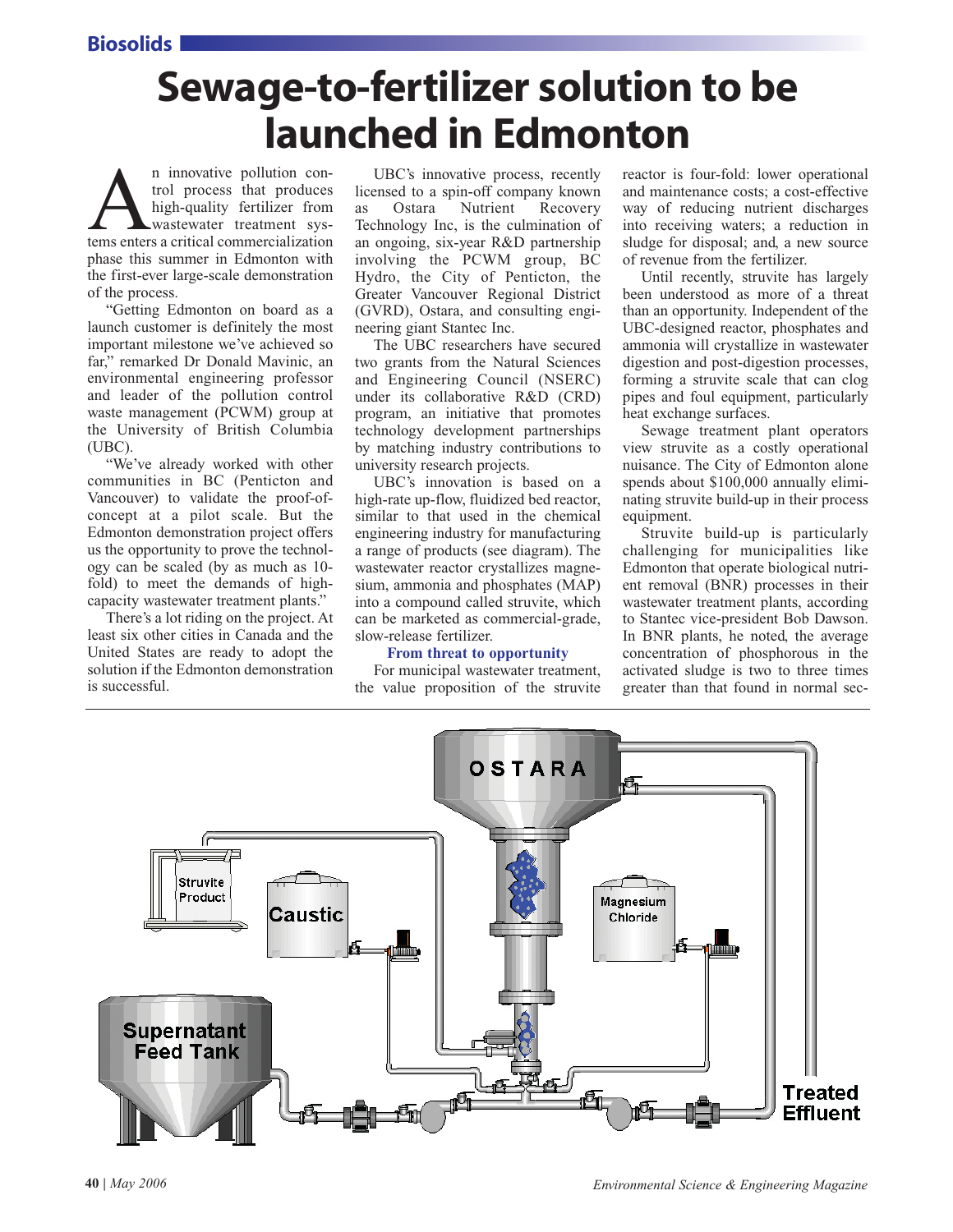ondary treatment sludge processes.

Stantec has identified more than 1,000 municipalities in North America and Europe with BNR systems that would be prime candidates for struvite reactors. The total world market is estimated at as much as \$3 billion.

# **Stantec provides BNR expertise**

Stantec has been an extremely important partner during the commercialization of the struvite reactor technology. They have extensive experience in nutrient recovery technology, having designed many of the BNR plants in North America. This has proven crucial in identifying and evaluating candidate facilities for this technology.

Although municipalities have been characteristically conservative when it comes to adopting new technology, the market is becoming more receptive to innovative ways of removing and recovering nutrients in the face of evertougher environmental guidelines governing nutrient concentrations in wastewater discharges.

In particular, communities in industrialized countries are seeking better ways of reducing discharges of phosphorous (phosphates) and nitrogen (ammonia) because they can overenrich plant life in receiving waters. Ammonia discharges can also be toxic to organisms within the receiving waters.

With the Ostara reactor, up to 95% of the phosphorous can be removed from highly concentrated sludge that has already passed through BNR and digestion processes. Without the reactor, the sludge supernatant has to be continually re-cycled through the entire wastewater treatment process until the desired reductions in nutrients are achieved.

"We are not just removing nutrients, we're actually recovering them into a high-grade fertilizer," Mavinic emphasized. "It's a great deal for the municipalities because they also get a significant share of the proceeds from fertilizer sales – revenues that immediately offset the cost of installing and operating the struvite reactor."

## **Designing a better mousetrap**

Mavinic's mission to design a struvite reactor began in 1999 when BC Hydro approached his group about investigating wastewater as a possible source of slow-release fertilizer for replenishing its nutrient-depleted reservoirs. The utility provided the UBC team with an initial research grant of \$400,000.

UBC researchers studied struvite reactors that had already been developed in Europe and Japan over the previous decade. What they discovered was that those systems fell well short of producing both the quality and size of fertilizer pellets required for slowrelease (environmentally friendly) applications.

Ostara's reactor overcomes those limitations through two key differences with competing offshore solutions.

The first involves patented hydraulic mixing regimes, powered by proprietary chemical and sewage injection ports at the bottom of the reactor. The mixing regimes are key to maintaining optimal control of struvite quality and growth.

Additionally, Ostara's solution is the only struvite reactor that self-seeds the growth of crystals. In this nucleation process, the struvite particles fall from the top of the reactor and become seeds for particles percolating up from the bottom.

Competing reactors use bedding materials like sand and dolomite clay as the particle nucleus for seeding struvite

*continued overleaf...*